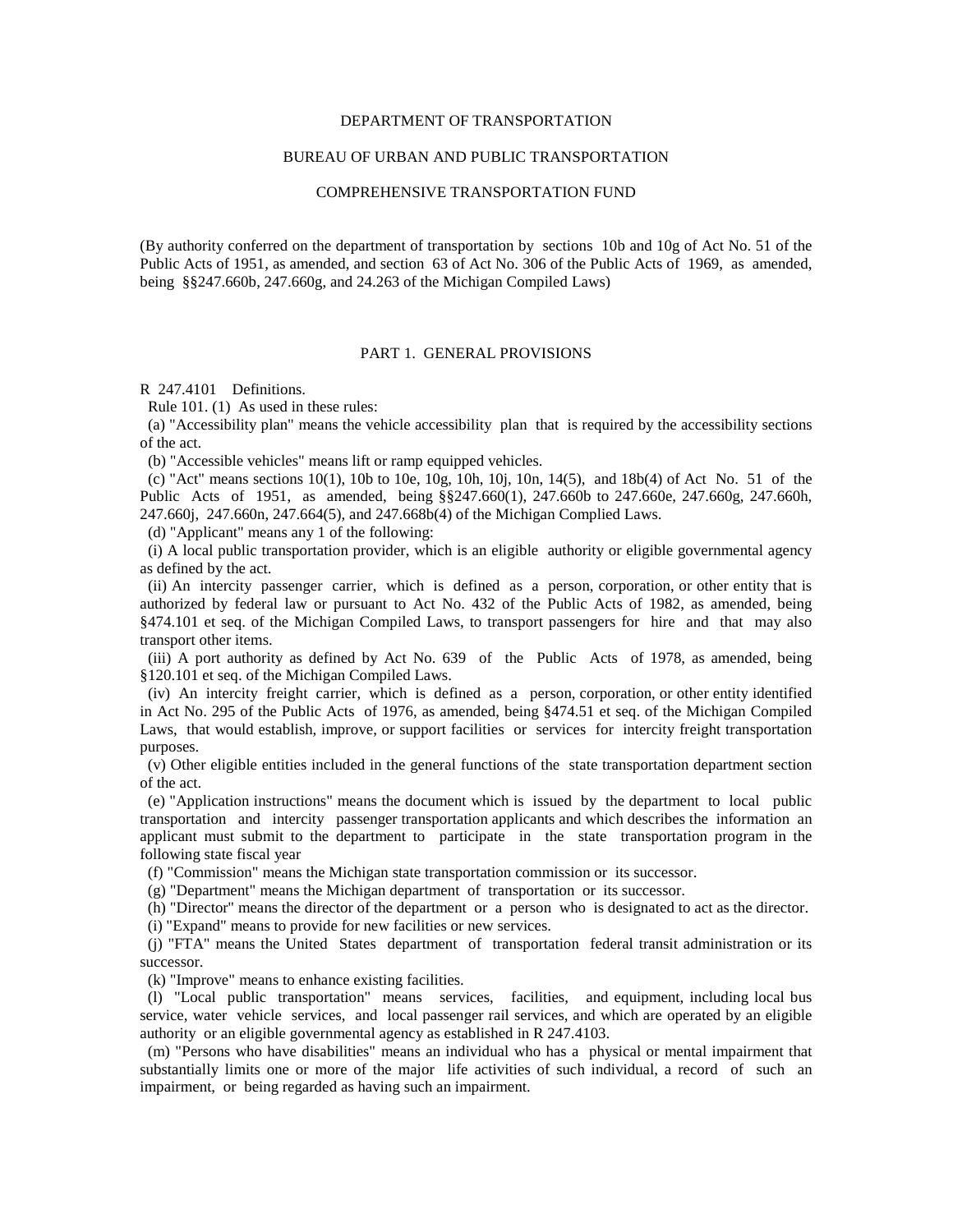(n) "Port authority operating budget" means the expenses identified in Act No. 639 of the Public Acts of 1978, as amended.

 (o) "Preserve" means to maintain the current status of existing facilities, excluding routine maintenance expenses.

 (p) "Project" means an activity which is funded or to be funded from the comprehensive transportation fund or from the proceeds of bonds and which is budgeted and managed as a separate entity.

 (q) "Public" means all persons, regardless of age, sex, color, race, creed, national origin, or persons who have disabilities.

 (r) "Public notice" means an advertisement that is placed in at least 1 newspaper of general circulation which serves the area affected by the program.

(s) "Recipient" means an applicant as defined in subdivision (d) of this subrule.

 (t) "Rehabilitation" means the labor, equipment, and materials that are necessary to repair or improve and extend the useful life of public transportation vehicles, equipment, or facilities for specified rehabilitation projects.

(2) The terms defined in the act have the same meanings when used in these rules.

History: 1998-2000 AACS.

R 247.4102 Local public transportation and intercity passenger transportation financial assistance programs; submittal and approval process.

 Rule 102. (1) The department shall make application instructions available to all prospective local public transportation and intercity passenger transportation applicants and other interested parties. The application instructions shall contain the items required by the act.

 (2) The department shall update the application instructions each year. The department may issue amended application instructions based upon programmatic or funding changes.

 (3) A local public transportation and intercity passenger transportation applicant shall file an application with the department. An application shall contain all of the information required in the application instructions.

 (4) A local public transportation and intercity passenger transportation applicant shall give public notice of its intent to apply for comprehensive transportation funds according to the act. A local public transportation and intercity passenger transportation applicant shall transmit all comments it receives to the department. The public notice shall include all of the following information:

(a) The amount of funding requested.

 (b) The operating and capital program that the local public transportation and intercity passenger transportation applicant proposes to undertake with the funds.

(c) The location where the application may be reviewed.

 (5) The department shall review the applications and transmit comments to each local public transportation and intercity passenger transportation applicant.

 (6) Each local public transportation and intercity passenger transportation applicant shall provide any additional information that is requested and responses that are related to subrule (5) of this rule.

 (7) The department shall approve, modify, or reject all or any portion of an application by written notification to the local public transportation and intercity passenger transportation applicant setting forth its reasons for approval, modification, or rejection. The applicant may appeal any approval, modification or rejection of the application to an appeals officer as appointed by the director of the department. The department may modify or reject all or any portion of a local transportation or intercity passenger program if any 1 of the following situations occurs:

 (a) A local public transportation and intercity passenger transportation applicant fails to submit an application as outlined by the application instructions provided under subrule (1) of this rule and application sections of the act or fails to comply with the requirements prescribed in the act.

 (b) The total estimated revenues available for comprehensive transportation fund programs are exceeded by the sum of all funding that is requested in the applications received for the state fiscal year.

(c) The department determines that a proposed project requires further justification.

 (d) The eligible authority or eligible governmental agency has failed to develop and implement plans, programs, and services, or use appropriate equipment, to provide public transportation for the elderly and persons who have disabilities as set forth in the provisions of R 247.4201 to R 247.4203.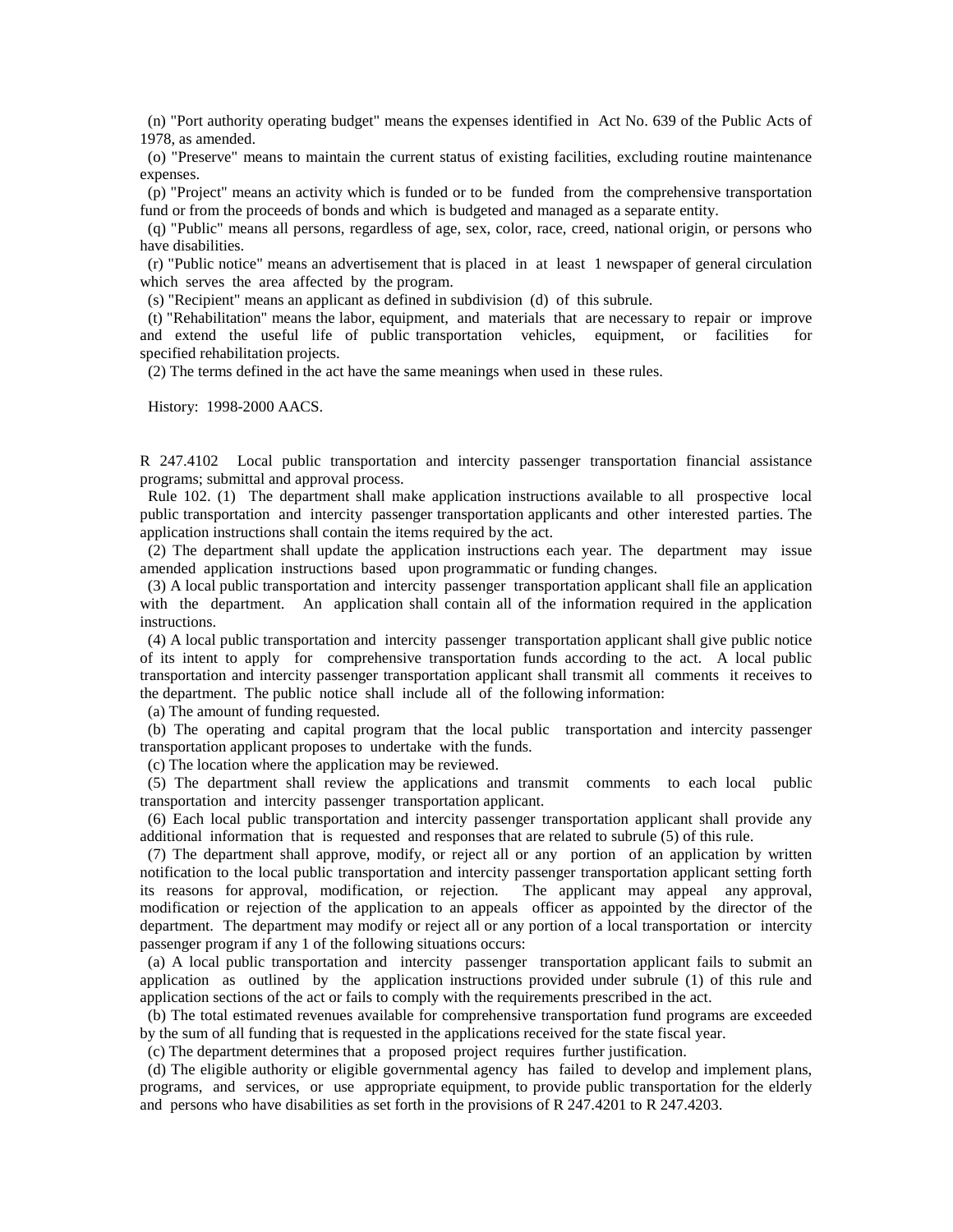(8) A local public transportation and intercity passenger transportation applicant shall notify the department of a proposed change in an initial or amendatory application for federal funds that would require an increase or decrease of the state financial commitment.

 (9) A local public transportation and intercity passenger transportation applicant shall provide the department with a copy of any federal application for capital or operating assistance at the time an initial or amendatory application is filed with the federal government.

 (10) The department may administratively fund the first 3 years of new services using the funding limits and provisions established in the operating grants to eligible authorities and eligible governmental agencies section of the act.

History: 1998-2000 AACS.

R 247.4103 Eligibility; documentation required.

 Rule 103. To establish eligibility, an applicant shall submit documentation, as applicable, to the department as follows:

 (a) A local public transportation applicant shall submit documentation under R 247.4104 and both of the following provisions:

 (i) Documentation that the applicant or its designated service provider is legally furnishing, or has the legal capacity to furnish, public transportation services in the area.

(ii) Documentation that the applicant has been established according to state law.

 (b) A local public transportation applicant that has previously submitted the materials in subdivision (a) of this rule shall certify annually, in the resolution of intent required by  $R$  247.4104, that changes in eligibility documentation have not occurred during the past state fiscal year. Any change shall be submitted to the department as part of the application required under R 247.4102.

(c) An intercity passenger carrier applicant shall submit both of the following:

 (i) Documentation that the applicant is legally furnishing, or has the legal capacity to furnish, public transportation services.

 (ii) A company letter signed by an authorized company representative that names an official representative of the applicant for all public transportation matters who is authorized to provide information that is required by the commission or department for its administration of the act.

 (d) An intercity freight carrier applicant shall submit the name of an official representative of the applicant who is authorized to provide information that is required by the commission or department for its administration of the act.

(e) A port authority applicant shall submit all of the following documentation and information:

 (i) Documentation that the applicant has been created under Act No. 639 of the Public Acts of 1978, as amended, being §120.101 et seq. of the Michigan Compiled Laws.

 (ii) Adopted bylaws and articles of incorporation that indicate the specific duties, functions, and powers of the applicant.

 (iii) The name of an official representative of the applicant who is authorized to provide information that is required by the commission or department for its administration of the act.

History: 1998-2000 AACS.

R 247.4104 Resolution of intent.

 Rule 104. A local public transportation applicant shall annually enact a resolution of intent as described in the application instructions to participate in the comprehensive transportation fund. The resolution shall provide for all of the following:

 (a) Indicate that the budget for the local transportation program is balanced and specify the sources and amount of estimated revenues that support the proposed expenditures.

 (b) Name an official representative of the applicant for all public transportation matters who is authorized to provide such information as deemed necessary by the commission or department for its administration of the act.

(c) Certify that changes in eligibility documentation have not occurred during the past state fiscal year.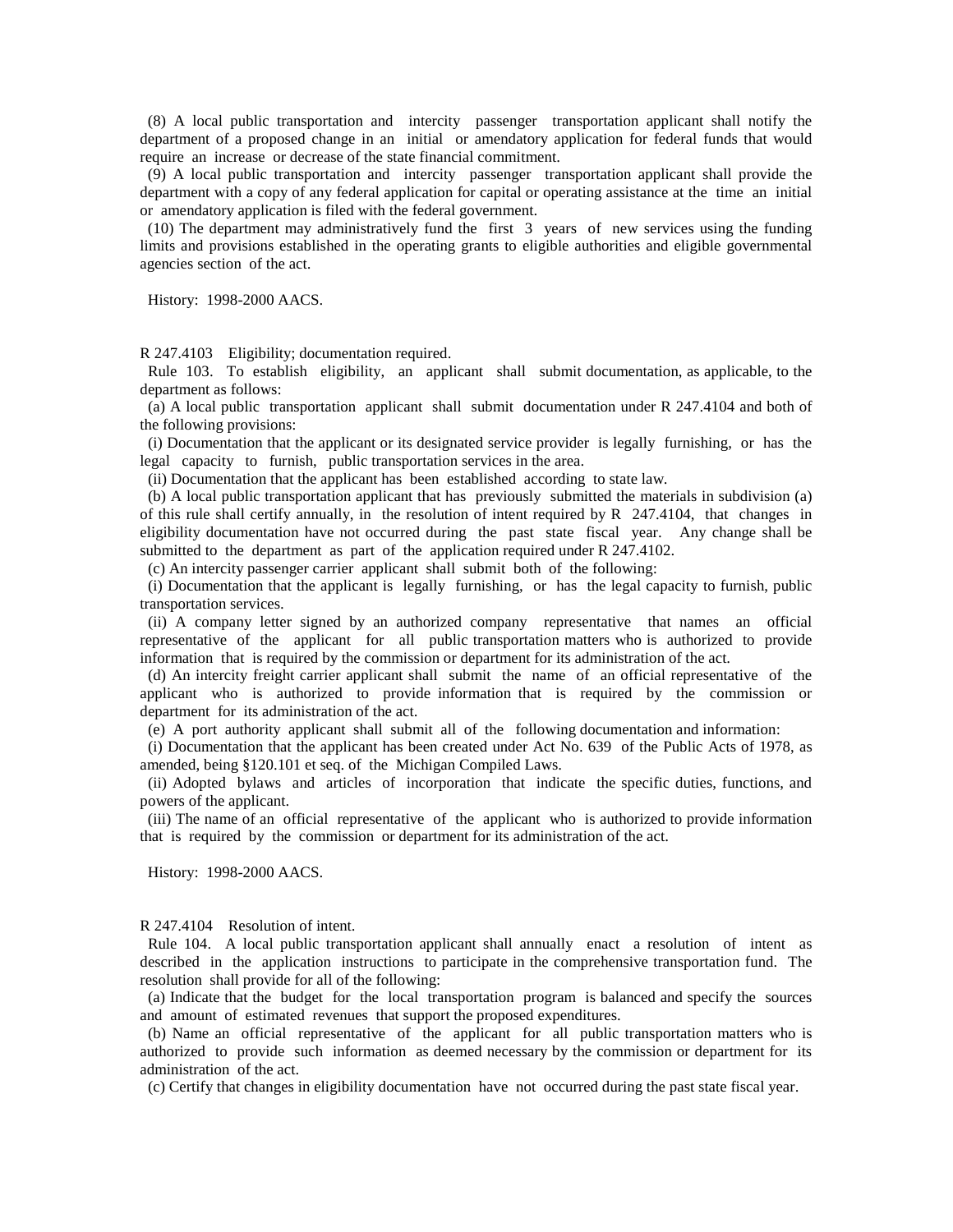History: 1998-2000 AACS.

R 247.4105 Eligible and ineligible expenses for local public transportation and intercity passenger transportation; determination of distribution of comprehensive transportation funds to intercity passenger carriers.

 Rule 105. (1) Eligible and ineligible expense and revenue definitions for local public transportation operating assistance or water vehicle operating assistance that are funded under the act shall be annually included in the annual application instructions provided by the department. The expense and revenue estimates submitted and agreed to in the approved annual application from the eligible authorities and eligible governmental agencies shall be in agreement with the annual application instructions.

 (2) Eligible and ineligible expenses for intercity passenger transportation operating assistance that are funded under the act shall be as agreed upon in the executed contractual agreement.

 (3) Eligible capital costs, defined as any unit that has a cost of more than \$300.00 and a useful life of more than 1 year, that are funded under the act and bond funds for local public transportation projects and for intercity passenger carrier projects include all of the following:

(a) Acquisition.

(b) Purchase.

(c) Lease or lease-purchase.

(d) Construction.

(e) Rehabilitation.

(f) Operating expenses allowed by the federal government in an executed federal capital contract

(4) All programs shall have project costs defined in the contractual agreement.

 (5) An applicant may submit any operating or capital cost that is not specified in the application instructions to the department, in writing, for a determination as to eligibility. The department shall notify all recipients, in writing, upon the issuance of a determination of eligibility and specify the effective date.

(6) A determination of eligibility is not funding approval.

 (7) In determining the distribution of comprehensive transportation funds to be made to intercity passenger carriers under the act, the department shall award operating assistance projects by a competitive or negotiated bid process and shall award capital projects by application.

History: 1998-2000 AACS.

R 247.4106 Eligible and ineligible expenses for intercity freight projects and port authority operating budgets.

 Rule 106. (1) Eligible capital costs for rail freight projects that are funded under the act and bond funds are as follows:

(a) Activities to preserve, improve, or expand state-owned facilities.

(b) Activities or loans to improve or expand privately owned freight facilities.

 (c) Activities, loans, or grants to improve or expand freight facilities to better serve economic development within Michigan.

(2) Eligible costs for port authority operating budgets are as defined in R 247.4101(l).

(3) A determination of eligibility is not funding approval.

 (4) An applicant may submit any operating or capital cost that is not specified in subrules (1) through (3) of this rule to the department, in writing, for a determination as to eligibility. The determination shall take effect upon receipt of notification by the recipients, unless the determination is appealed to the commission.

History: 1998-2000 AACS.

R 247.4107 Local public transportation cost allocation plan.

 Rule 107. (1) A recipient shall submit, to the department for its approval, a cost allocation plan for general and administrative overhead costs if both of the following conditions apply: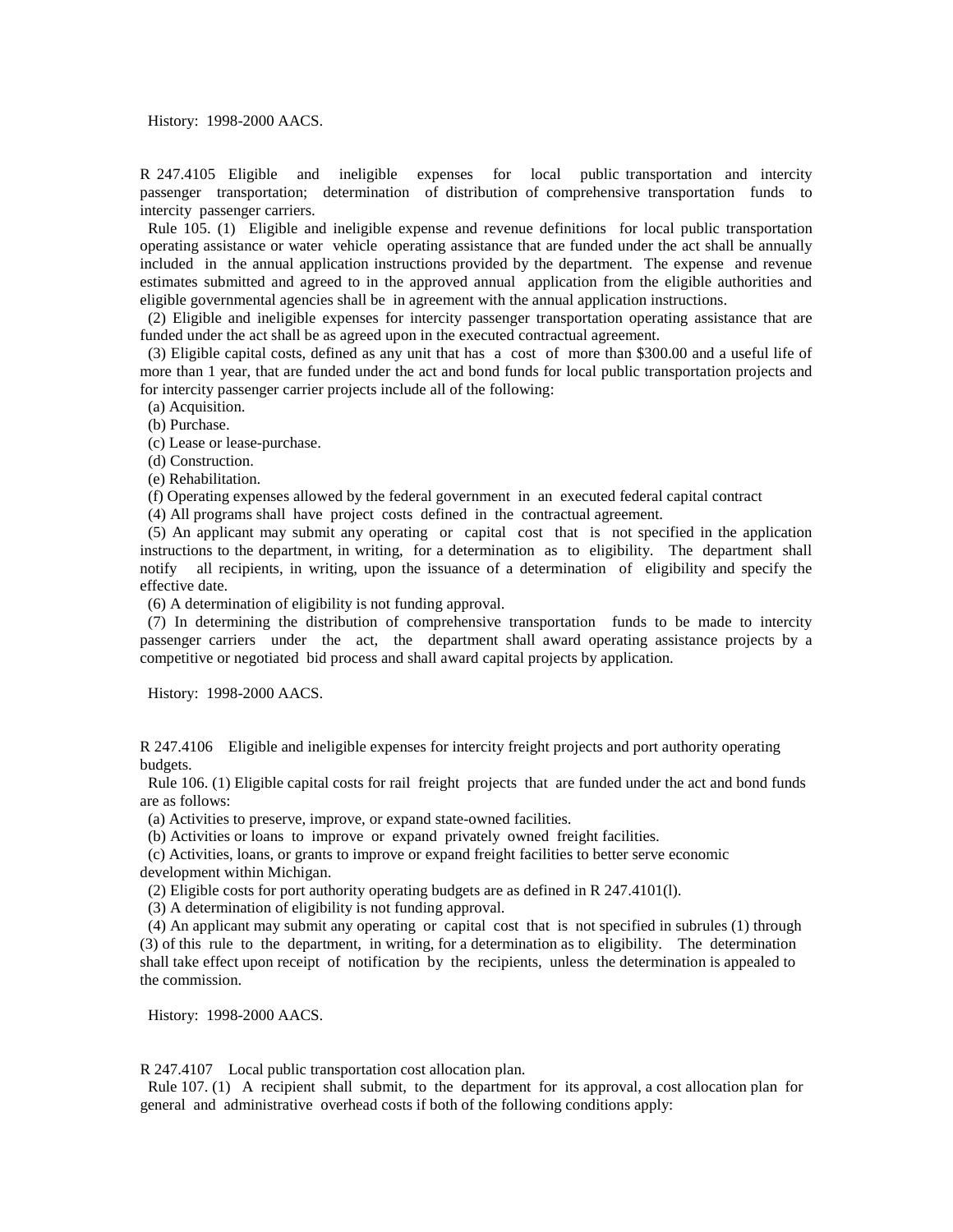(a) The local public transportation recipient receives funds for eligible operating expenses under the act. (b) One of the following conditions applies:

 (i) A recipient has joint costs with a unit or units of government or has employees who simultaneously work for other governmental agencies.

(ii) A recipient has multiple funding sources that require separate accounting.

(iii) A recipient provides services to outside agencies, including transit agencies.

(2) Specialized services agencies, as described in the act, are exempt from the provisions of this rule.

 (3) A recipient shall submit the cost allocation plan in narrative form. The cost allocation plan shall describe the methodology used.

 (4) A recipient shall submit an amended plan to the department within 60 days after any change in conditions as described in subrule (1)(b) of this rule.

 (5) A recipient's independent certified public accountant shall note in the recipient's annual financial and compliance audit whether the actual cost allocation is in compliance with the cost allocation plan that was submitted to the department.

History: 1998-2000 AACS.

R 247.4108 Rescission.

 Rule 108. R 247.801 to R 247.814 of the Michigan Administrative Code, appearing on pages 721 to 727 of the 1979 Michigan Administrative Code, are rescinded.

History: 1998-2000 AACS.

# PART 2. ACCESSIBILITY PLAN

R 247.4201 Accessibility plan; content; amendment.

 Rule 201. (1) Each applicant seeking comprehensive transportation funds to purchase, lease, or rent demand-actuated vehicles shall prepare and submit an accessibility plan to the department as a part of its application.

(2) An accessibility plan shall include all of the following information and items:

 (a) The number of demand-actuated vehicles that are presently in service, including loaner vehicles, that were purchased with comprehensive transportation fund monies, and the number of demandactuated accessible vehicles.

 (b) The number of demand-actuated vehicles in the anticipated fleet, including the number of demand-actuated accessible vehicles.

 (c) The current definitions of the elderly and persons who have disabilities that are used by the applicant, and the total number of the elderly and persons who have disabilities in the service area.

 (d) The current fare structure that is in use for the elderly, persons who have disabilities, and the rest of the general public for both fixed schedule and fixed route service, if applicable, and for demandactuated public transportation service.

 (e) A narrative description of the process that the applicant used to develop the accessibility plan. The narrative shall include a description of the local advisory council involvement in the development and review of the accessibility plan.

 (f) A map and narrative description of the service area, as of the plan submission date, for fixed schedule and fixed route service, if applicable, and for demand-actuated public transportation service.

 (g) The current service schedule, including hours per day and days of the week, for both fixed schedule and fixed route service, if applicable, and for demand-actuated public transportation service.

(h) A narrative description of how the information required in subrule

 $(2)(g)$  of this rule is made available in alternate formats to persons who have disabilities.

 (i) Whether transit vehicles are available for use during hours or days other than regular service hours or days and confirmation that accessible transit vehicles are available for use by the elderly and persons who have disabilities to the same extent as the general public.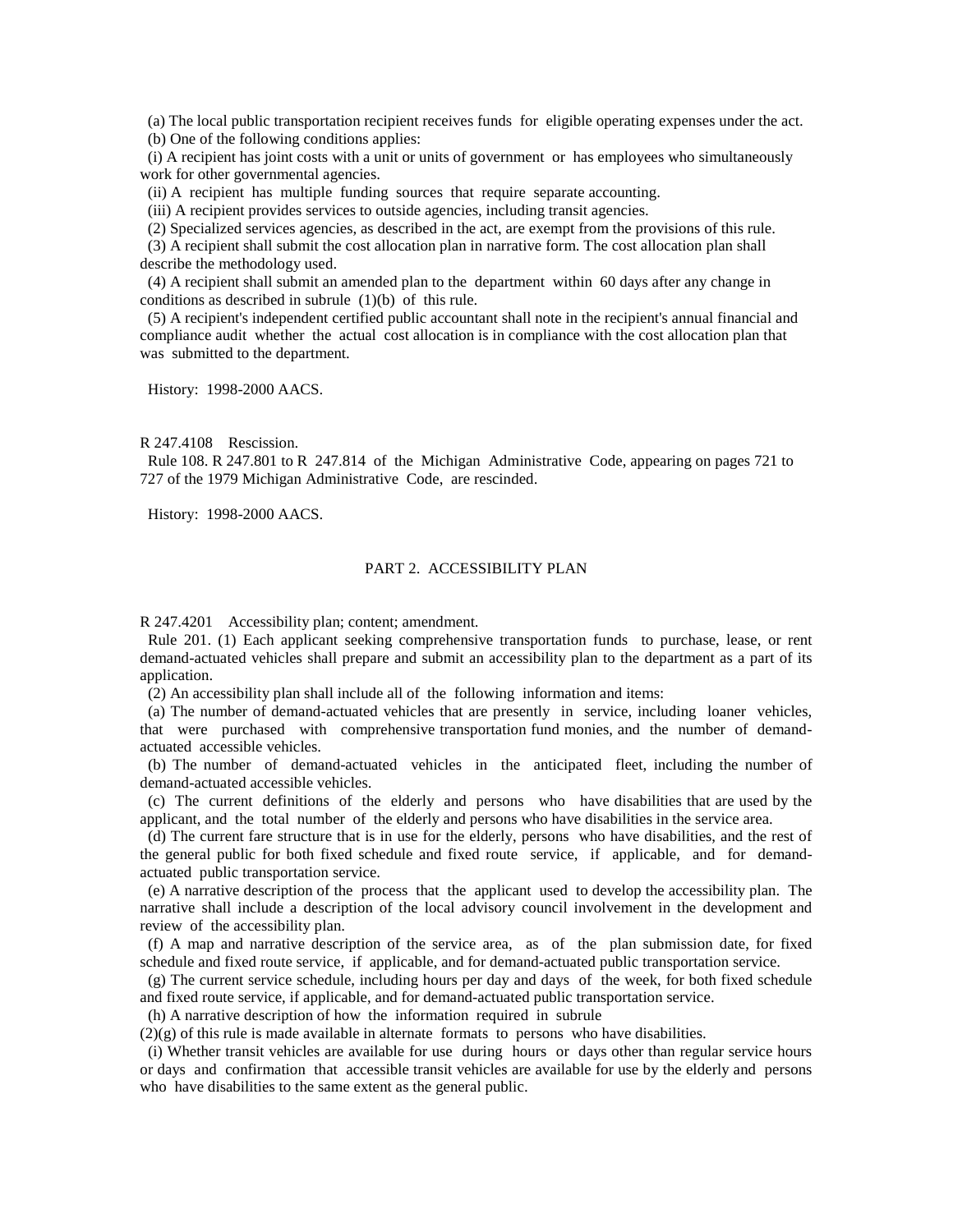(j) Whether the elderly, persons who have disabilities, and the general public must make an advance request to obtain demand-actuated public transportation service and the advance request time period.

(k) A narrative description of constraints on capacity and restrictions on trip purpose.

 (l) A narrative summarization for the number of demand-actuated vehicles requested and, within the total number requested, the number of accessible vehicles, including the applicant's reasons for the number of accessible vehicles.

(m) Comments of the local advisory council.

(n) The applicant's response to local advisory council comments.

(o) The official transmittal letter from the applicant to the department.

 (3) Each applicant shall prepare and submit an amendment with their annual application for funding. An amendment is also required when proposed changes occur after the application has been submitted. These include material changes in the plan contents made under subrule (2) of this rule. Amendments shall be submitted on a form provided in the annual application instructions which includes the Americans with Disabilities Act of 1990 certification. An amendment is not necessary for changes regarding department loaned vehicles.

(4) All plan amendments shall include the documents that are required under subrule  $(2)(m)$  and  $(n)$  of this rule as well as a written description of the changes from a previously approved accessibility plan.

History: 1998-2000 AACS.

R 247.4202 Accessibility plan local advisory council composition.

 Rule 202. (1) A local advisory council shall be composed and structured in such a manner so as to facilitate an independent objective assessment of the accessibility plan by persons in the service area.

 (2) An applicant shall have a local advisory council established and appointed. The council shall consist of not less than 3 members.

 (3) Local advisory council members shall not be employees of the applicant and shall not be members of the applicant's executive committee or governing board.

 (4) Each applicant shall include, with the accessibility plan, a list of council members and their affiliations. The applicant shall identify the members who are persons who have disabilities, are 65 years of age or older, or are representatives of persons who have disabilities or are 65 years of age or older.

 (5) Each applicant shall ensure that 50% of the membership will represent persons who are 65 years of age or older and persons who have disabilities within the service area and, jointly with the area agency on aging, shall approve at least 1 member, or the equivalent of 12% of the membership, of the local advisory council. The applicant shall ensure that the membership will include people who have diverse disabilities and the elderly who are users of public transportation.

History: 1998-2000 AACS.

R 247.4203 Accessibility plan review and approval process.

 Rule 203. The department shall process an accessibility plan in accordance with both of the following procedures:

 (a) The department shall, within 60 days after submission of the accessibility plan, do either of the following:

(i) Approve the accessibility plan as submitted or amended.

 (ii) Reject the accessibility plan as submitted and make recommendations to the applicant for modifications.

 (b) A plan that is not approved or rejected by the department within 60 days after submission is considered approved as submitted.

History: 1998-2000 AACS.

### PART 3. REPORTING AND COMPLIANCE REQUIREMENTS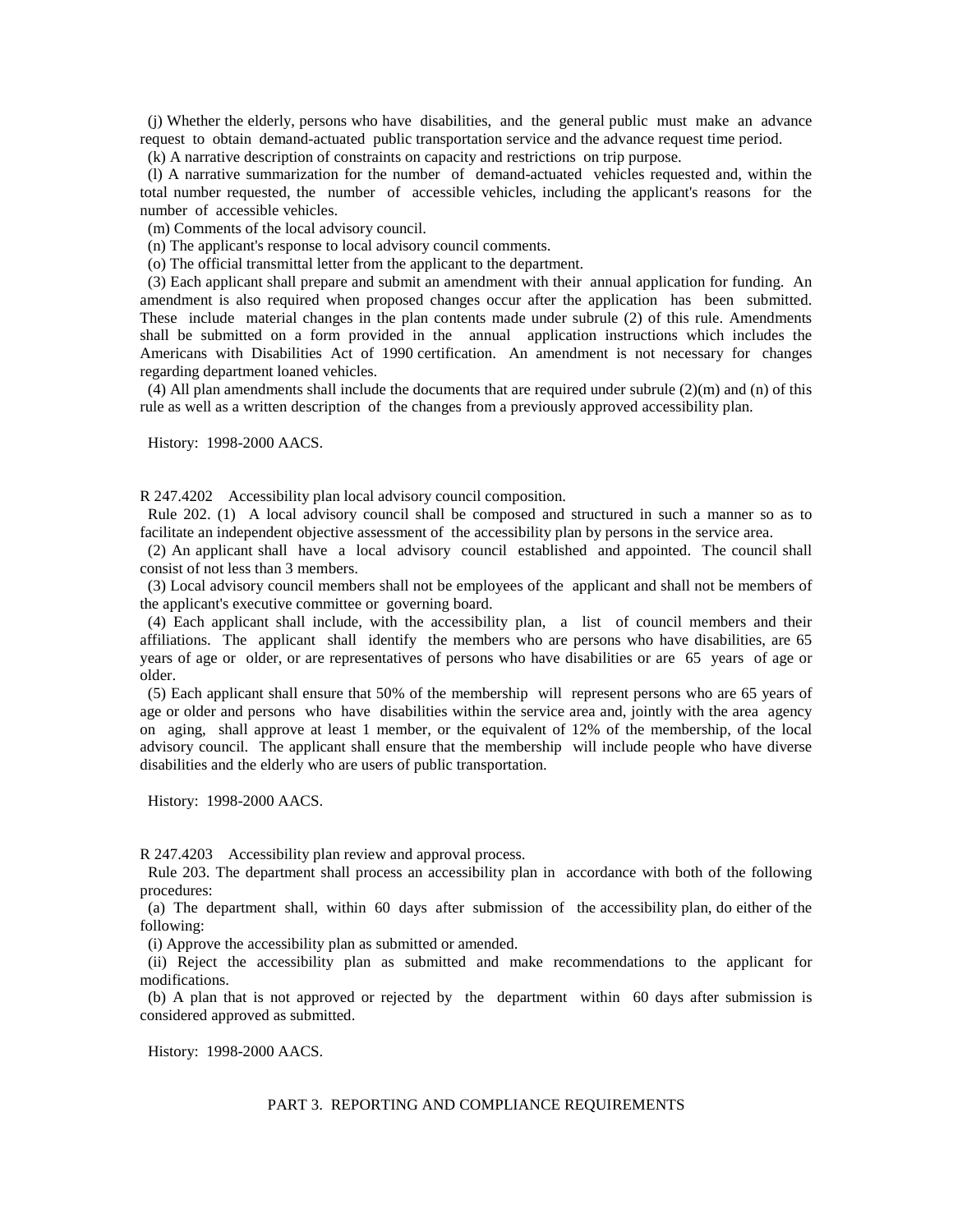R 247.4301 Financial and compliance audits.

 Rule 301. (1) A recipient of funds under the local public transportation operating grants section and the new services section of the act shall provide, to the department, an annual financial and compliance audit report and management letter within 120 calendar days from the end of the local fiscal year. The report shall include a response certified by an independent certified public accountant in accordance with the department's and the Michigan department of treasury's audit guide. The Department may grant an extension of up to 60 days upon receipt of a written request.

 (2) Failure to comply with the audit section of the act may result in the withholding of local public transportation operating grants and new services grants under the act as required under the withholding section of the act and R 247.4303.

 (3) The department shall audit a recipient of funds under sections other than the local public transportation operating grants and new services grants sections of the act in accordance with the contract entered into by the recipient and the department.

History: 1998-2000 AACS.

R 247.4302 Local public transportation progress report.

 Rule 302. (1) Not later than 40 calendar days after the end of each state fiscal year, a recipient of funds under the local public transportation operating grants and new services sections of the act shall file an annual local public transportation progress report to enable a preliminary closeout of the statutory distribution and the new services distribution after the third year.

 (2) Not later than 40 days after the end of each fiscal quarter, a local public transportation recipient of operating grants and new services grants under the act shall file a quarterly local transportation progress report.

 (3) Failure to comply with the quarterly report and the progress report sections of the act may result in the withholding of local public transportation operating grants and new services grants under the act.

History: 1998-2000 AACS.

R 247.4303 Procedures for adjusting or withholding funds.

 Rule 303. (1) The department may adjust or withhold project funds that are awarded under the act or may adjust project quantities or alter the project scope under any of the following circumstances:

 (a) Federal funds that are necessary for the completion of the project are not awarded to the recipient by the end of the following fiscal year in which the project was approved.

 (b) The actual comprehensive transportation fund revenues are below the estimated comprehensive transportation fund revenues on which a project award was made.

(c) The actual cost of the project varies from the estimated costs on which a project award was made.

- (d) Revisions to the local transportation programs are requested by a recipient.
- (e) The scope of the project is reduced.

(f) A recipient fails to comply with the act.

(g) A recipient fails to maintain project equipment pursuant to the contract.

 (2) The department shall notify a recipient, by mail, of a department-initiated action to withhold funds for noncompliance. The notice shall clearly set forth the reasons for the proposed action. The recipient shall have 30 days from the date of issuance of the notice to respond or undertake corrective action. The department may grant an extension if the recipient files a written appeal with the department.

 (3) If, within 30 days after the date that the notice of intent to withhold was issued, the recipient has not corrected the reason for the withholding and notified the department of that correction, has not been granted an extension, or has not appealed the action, in writing, to the department and

been granted a waiver, then the department shall send the applicant, by certified mail, a notification that funds are being withheld. Withholding of funds shall occur automatically after the notice of withholding is mailed.